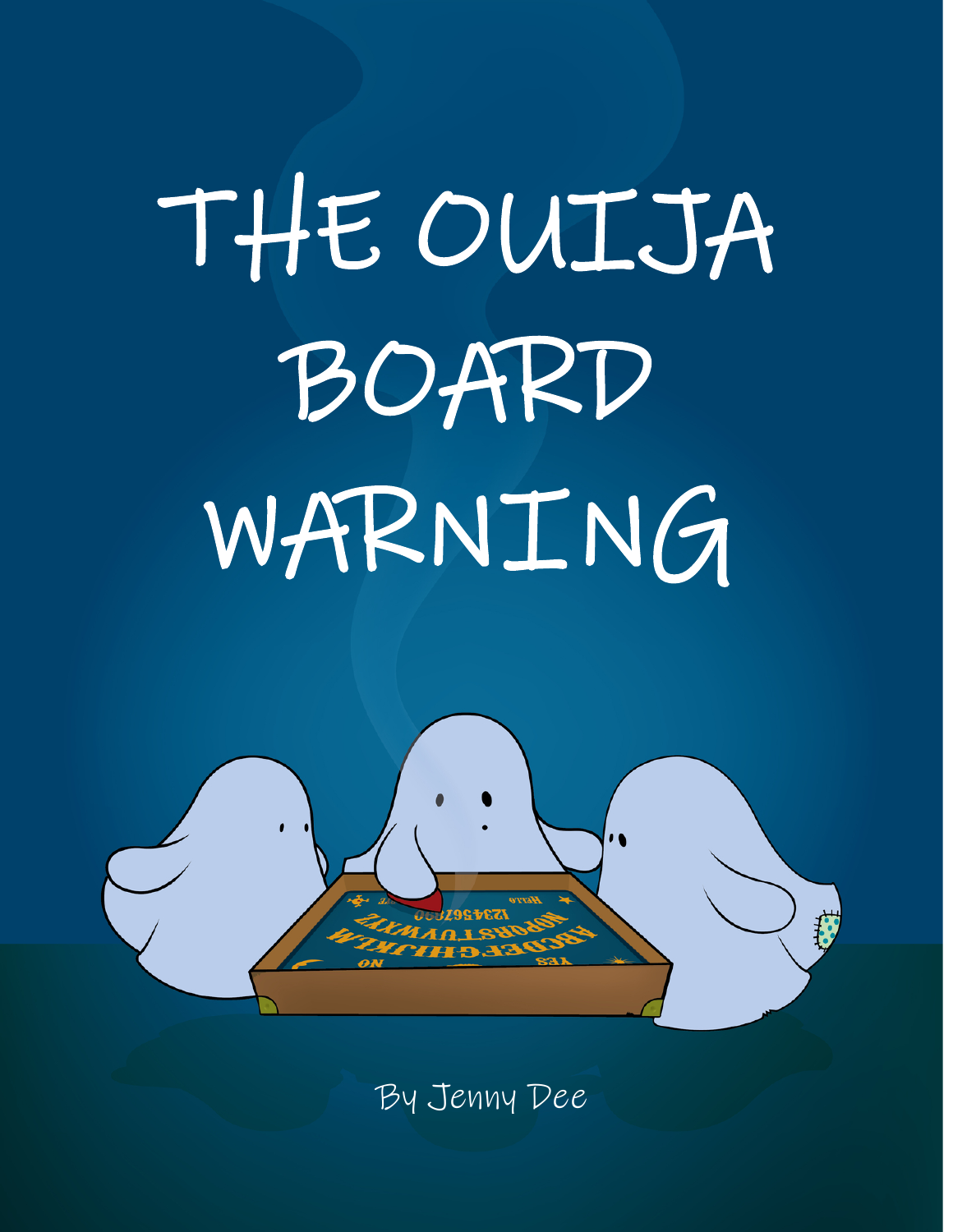It was the night of All Hallows Eve. The neighborhood had gone dark, save for a few mischievous teenagers with their cans of shaving cream and dozens of eggs ready for some traditional after-hour debauchery.

Nearing midnight, the youthful trick or treaters were now snuggled into bed with their visions of candy jackpots, and all you could hear was the whispering howl of an enigmatic wind.

For it carried on its breath the sounds of the other worlds, who were ready to join the living once again.

It was also the evening we had closed the sale on our childhood home, which had become as barren as the full moon lit streets. My sisters and  $I$  were tasked with taking the final inventory, making sure that nary a trace of our existence remained in the hallowed corridors of the past.

It had to be a three-person effort; for this home we lived in for over 20 years was not as empty as it would appear to be. For decades, we had heard the sighs of unidentifiable entities roaming the hallways. The creaks of remains treading not so lightly above us in the cobweb-infested attic, a place in our home I had never allowed myself to explore.

We knew we would not be alone. We were aware of our land's historical background: our home had been built atop of an Indian burial ground; a fact that we were reminded of way too often on many sleepless nights as we felt the eyes that watched us from the darkest corners of the room.

The dark was not just for monsters, but for those spirits whose kind souls were disturbed by the construction of suburbia over them. And although we sensed they would not harm us, they delighted in sending those prickly shivers of fear down our Irish skin as a reminder that they were always with us.

So, why we expected any different on the night we said goodbye to our home, on a sacred evening where it is said that the veil between worlds was lifted, I do not know. Yet contradictorily, we were counting on that very miracle to perhaps call in the spirits of our grandparents to join us in a final farewell to the home we all shared together.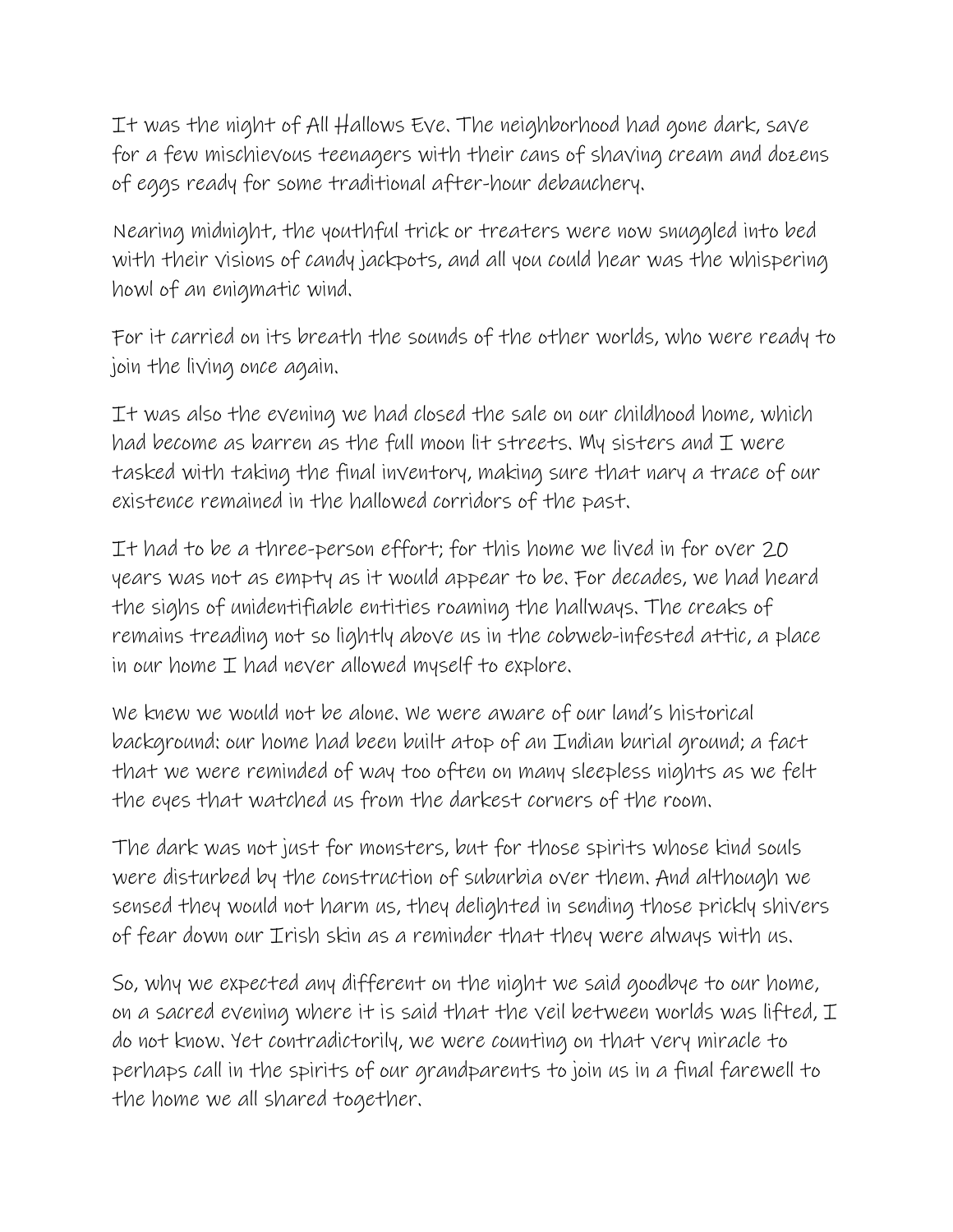We moved through the obscure, cold mysterious rooms one by one, recalling fond (and not so fond) memories that now belonged only in the secret keepings of these walls.

Every last piece of life was now tucked away into a box and loaded onto the moving truck. All that remained was a vacuum for one last plugged in breath across the already immaculate carpets.

Well, a vacuum, some candles and a Ouija board.

I don't know which of us sisters thought of the idea, but we wanted to have a little séance like we did when we were little girls. As we prepared our little ceremony, we reminisced about how we had sleepovers down in the basement, where our mom would tell ghost stories and then go upstairs to make noises and shine lights to make us believe the phantoms that haunted our house were real.

We'd try to levitate each other: "light as a feather, stiff as a board." Sometimes successfully, too.

Then there was the Ouija board, where we would ask it questions about the initials of the man we would fall in love with or maybe say hello to grandma. It had always been harmless before.

But not on this night. Not on the night of All Hallows Eve, with our invitation way too enticing for those who have hungered to make contact with humans again.

It started out innocently. We turned off all of the lights in the entire house after our final check. Having shut down the heat thermostat earlier, we could feel the chill of the late October air settling within the old wood structure. All doors and windows except for the front entrance were locked, and we were ready to begin our séance sendoff.

In the open-air living room with the big bay window, we lit a circle of candles, which were further illuminated by the ray of full moon light that shone in upon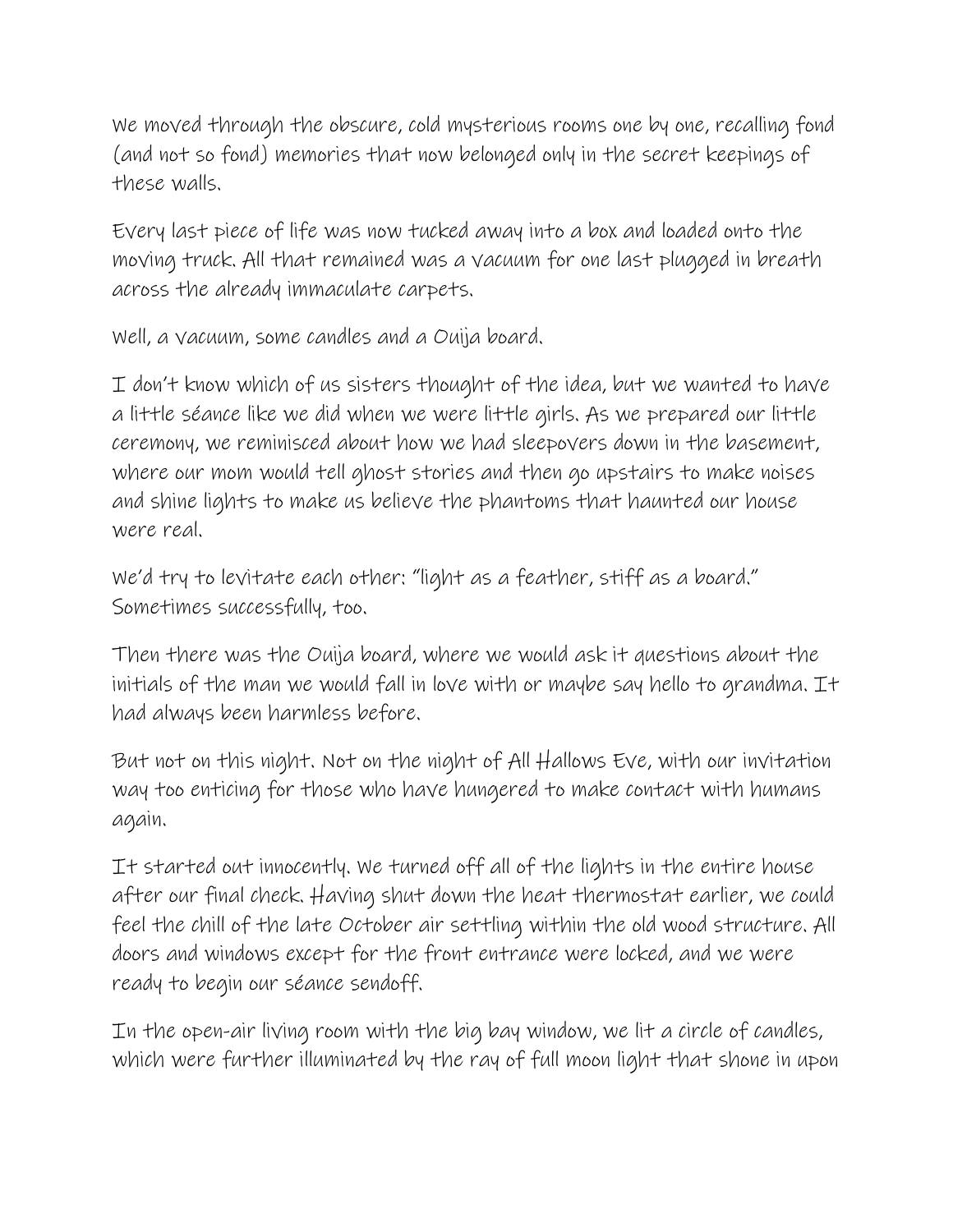us. Within the circle we sat, opening up the board and preparing to connect with our ancestors.

"Is anyone here with us tonight?" my one sister asked, as she and  $I$  each took a side of the planchette and awaited its response.

'Yes,' we were driven to discover by the game's magical fortune teller. We allowed the goosebumps and giggles to collide in excitement. Oh, how much fun this was!

"Who are you?"  $\mathcal I$  questioned, beginning to tremble in anticipation.

'No,' it pointed us to. No? That was an unusual answer. Isn't it supposed to spell out a name at this point, or give initials or something?

My sister asked it a different way.

"Who is guiding us? Is it you, Nanny?"

'No,' it defiantly repeated.

Maybe our questions needed to be more specific. Our other sister, who was watching from the side awaiting her turn, suggested that we ask its name.

"Tell us your name," I finally demanded, though gently, for fear of angering whoever we were speaking with. I wanted clarity, not confrontation, after all. After a brief pause, our guide began its journey to the answer.

'G-E,' it started to spell. George!! George!! It was our grandfather!

We were so happy to have connected with him, that the joy in the room was overpowering. We hardly paid any attention to its next movement, expecting the "O" next.

"Poppy, is that you?" we asked in unison, tickled that this was working out exactly as we planned. We couldn't wait to tell our mom how he had come through to say hello to us!

But,'T-O' were the next two letters.